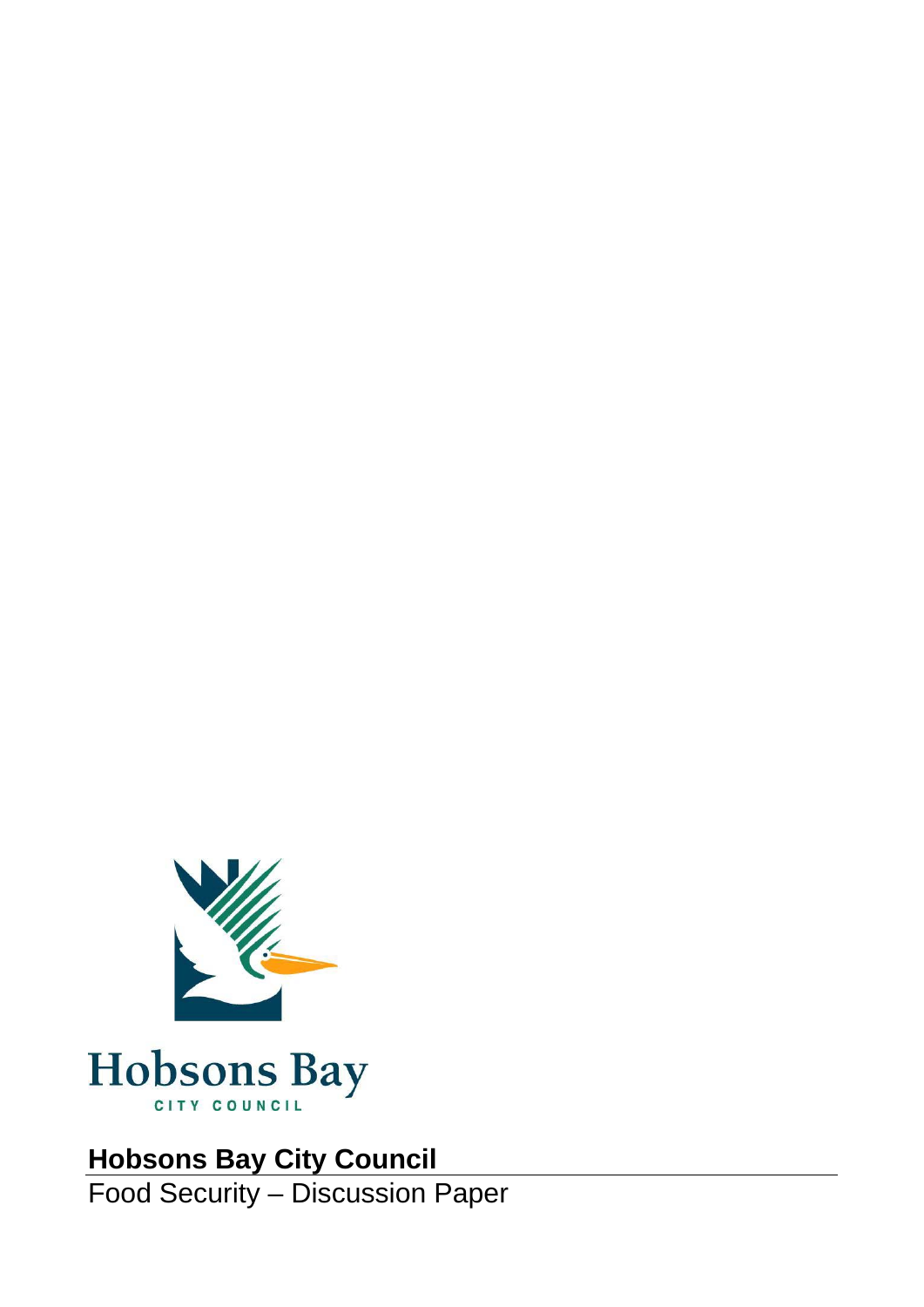# **Table of Contents**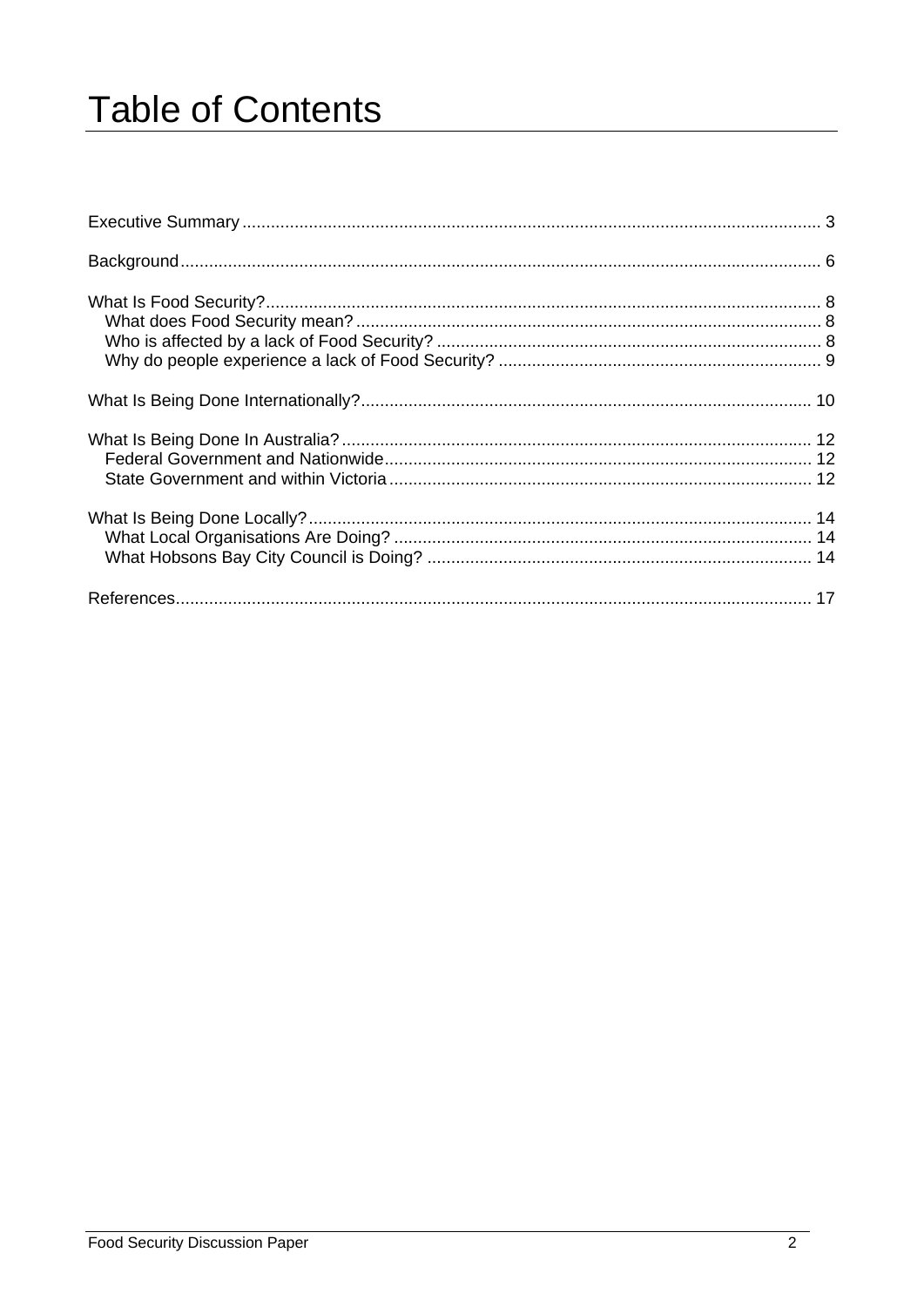### Executive Summary

The purpose of this discussion paper is to provide a brief review of food security approaches and policy so as to provide the context and background information to support the development of the Hobsons Bay City Council's food security policy statement.

#### **What is Food Security and who is affected by a lack of food security?**

Food security is the practice of ensuring constant access to safe and nutritious food for a given population. Food security is determined by the food supply in a community and whether people have adequate resources and skills to acquire and use that food (Rychetnik, et al, 2002).

According to 2006 Community Indicators Victoria (CIV) data, 7.7% of the adult population living in Hobsons Bay had experienced food insecurity, compared to 6.3% in the Northern & Western Metro Region and the Victorian State average of 6.0%. Food insecurity in this instance was defined as running out of food at some point and not being able to afford to buy more, within the last 12 months

There are a number of groups at greater risk of being food insecure. Some of the most vulnerable groups are low or fixed income earners as well as newly arrived migrants.

#### **Why do people experience a lack of food security?**

People experience a lack of food security when the food supply and/or access to food is inadequate. Populations experience a lack of food security for a variety of reasons some of which are listed below:

- Inadequate location and/or low availability of food outlets
- High food prices
- Lack of a variety of food
- Promotion of unhealthy foods leads to bad consumer choices
- Difficulties in storing food
- Diminished capacity to make healthy food choices
- Lack of knowledge about preparing nutritious food
- Lack of time for preparing and shopping for quality food
- Lack of social supports or extended family

#### **What is being done to improve food security internationally?**

Internationally, there are two main divisions of the United Nations (UN) which play a role in food security. These are the World Food Programme and the Food and Agriculture Organization. In 1996, the Food and Agricultural Organisation of the UN convened the World Food Summit to encourage all sectors of civil society to join forces to ensure food security for the world's people. The participants of this summit developed the Rome Declaration on World Food Security and the World Food Summit Plan of Action (Rychetnik, et al, 2002).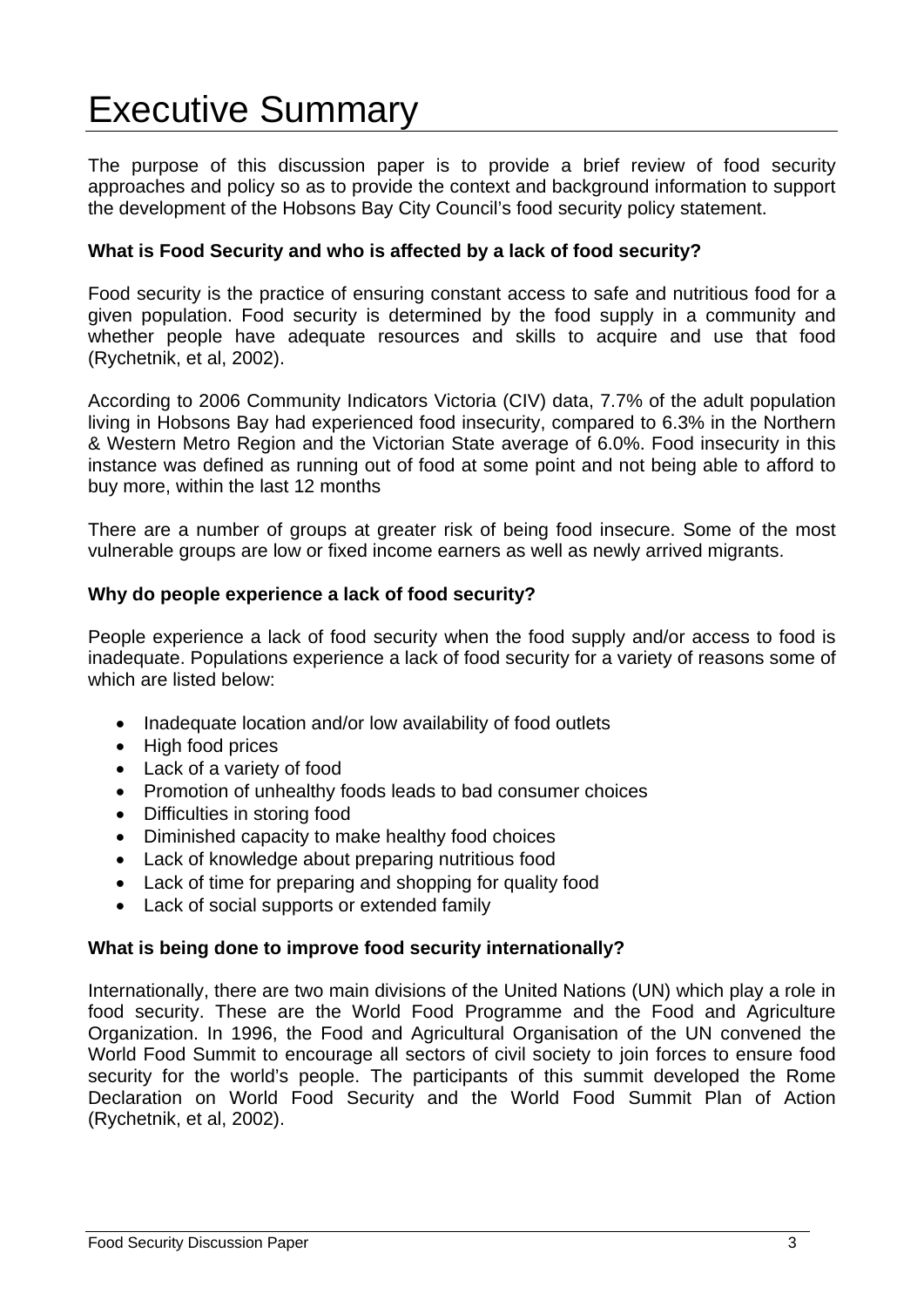#### **What is being done to improve food security nationally?**

In 1992, the Federal Government through the then Department of Health, Housing and Community Services released a Food and Nutrition Policy with the aim of increasing the availability of nutritious foods for economically disadvantaged people and to increase understanding of good nutrition.

In 2001, the Eat Well Australia: the National Public Health Nutrition Strategy was endorsed to assure food security and emphasise the need to address the food supply as well as individual's capacity to acquire food (Rychetnik, et al, 2002).

The Australian Red Cross, while mostly known for its disaster relief efforts, also has a nationwide school meal program for students who might otherwise skip a meal during the day.

#### **What is being done to improve food security in Victoria?**

There are several pilot projects currently underway in the Melbourne metropolitan area. The most notable of these being funded by VicHealth, called the Food For All program. This program has awarded funding to local and rural Councils to study food security and healthy eating. The Food For All program helped to identify groups at risk of experiencing a lack of food security, and to identify potential solutions to alleviating food security issues. Other organisations undertaking work to promote food security in Victoria include Ceres and Fare Share (formally One Umbrella).

Most recently, the Department of Human Services provided funding to three local Councils (Banyule, Darebin, and Hobsons Bay) to gauge how food security and access can be improved through policy. The goal of this project is to produce policy based measures which will assist local Councils in providing better service to those parts of their communities who would normally be at a disadvantage caused by a lack food security.

#### **What is being done to improve food security in and around Hobsons Bay?**

There are a number of initiatives currently being undertaken regionally and within the municipality which are proving effective in addressing food security issues.

The City of Maribyrnong has been addressing food security for many years and in 2002 adopted a Food Security policy. Some work has also been conducted in and around Hobsons Bay in relation to community gardens with gardens developed in the Laverton area and within the Floyd Lodge high rise, located in Williamstown.

Two primary schools in Hobsons Bay, Altona Meadows and Altona Green Primary Schools, have also established gardens with funding from the Stephanie Alexander Kitchen Garden Foundation. ISIS Primary Care is currently running community kitchens at the Laverton Community Center and to teach residents how to prepare healthy food.

#### **What is Hobsons Bay City Council doing to improve food security within the municipality?**

A number of initiatives are currently being undertaken by Hobsons Bay City Council to address food security issues, in particular through the Health and Wellbeing Plan.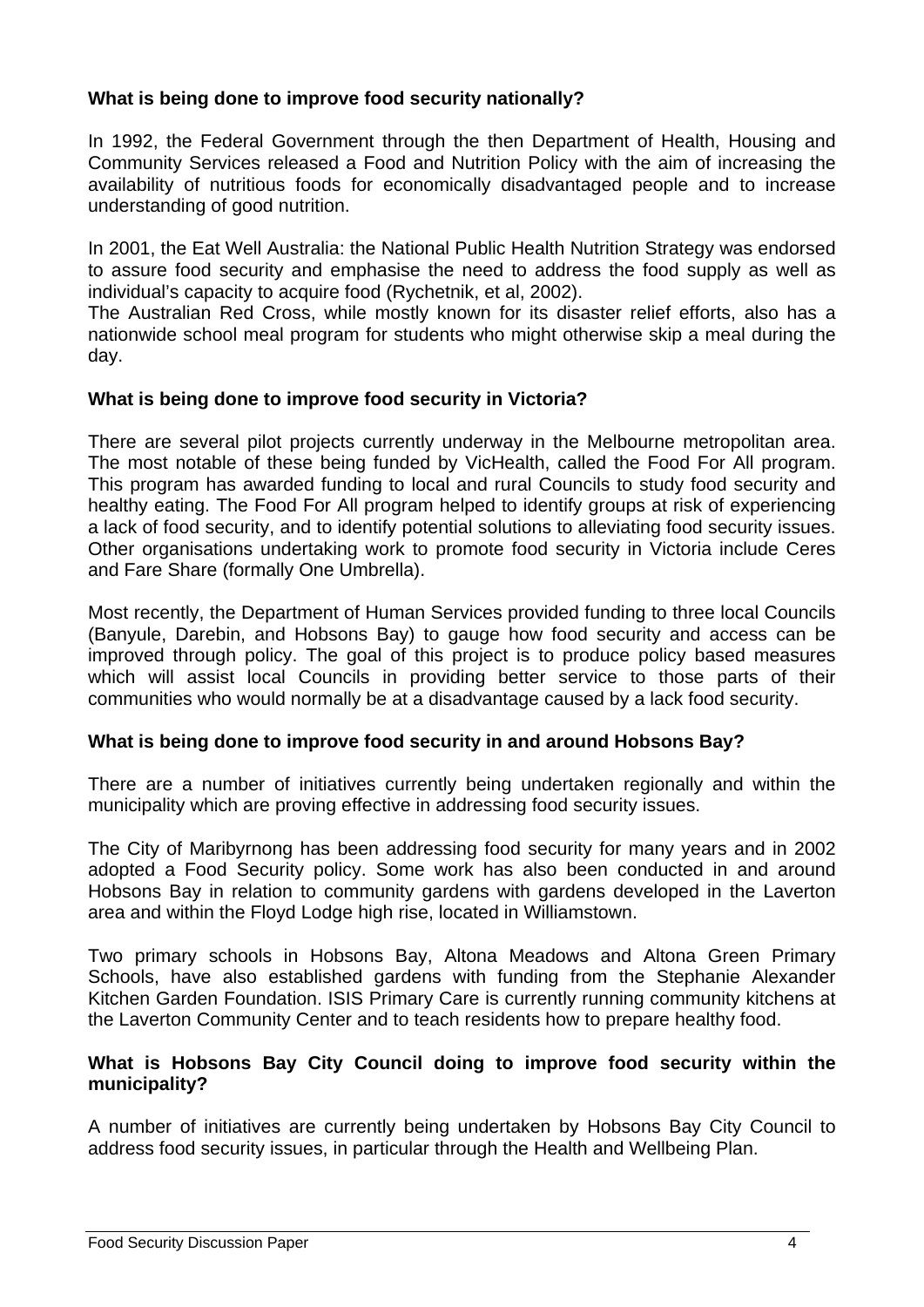Food security has been identified by the Council as a priority issue for Laverton's Community Renewal Project. In relation to children, the Council has been receiving funding to run the Kids 'Go for your life' (KGFYL) program since September 2006.In 2005, the Council's Public Health department initiated the Healthy Choices for Children Awards.

Regarding vulnerable communities, the Council is working in close partnership with other key stakeholders to support residents of the Half Moon Caravan Park in Brooklyn. In relation to older people, people with disabilities and their carers, who have been assessed as nutritionally at risk and are unable to prepare regular meals, the Council also provides the café and meals on wheels programs.

Most recently, the Hobsons Bay City Council has been funded by the Department of Human Services to develop a Food security policy statement. This policy will assist the Council to identify food security priorities, underpin any future work the Council undertakes in relation to food security and identify the Council's role in addressing food security issues within the municipality.

#### **Where do we go from here?**

The Council will undertake a community consultation exercise, the results of which will be used to tailor and inform the food security policy statement and the priorities for future work in the area.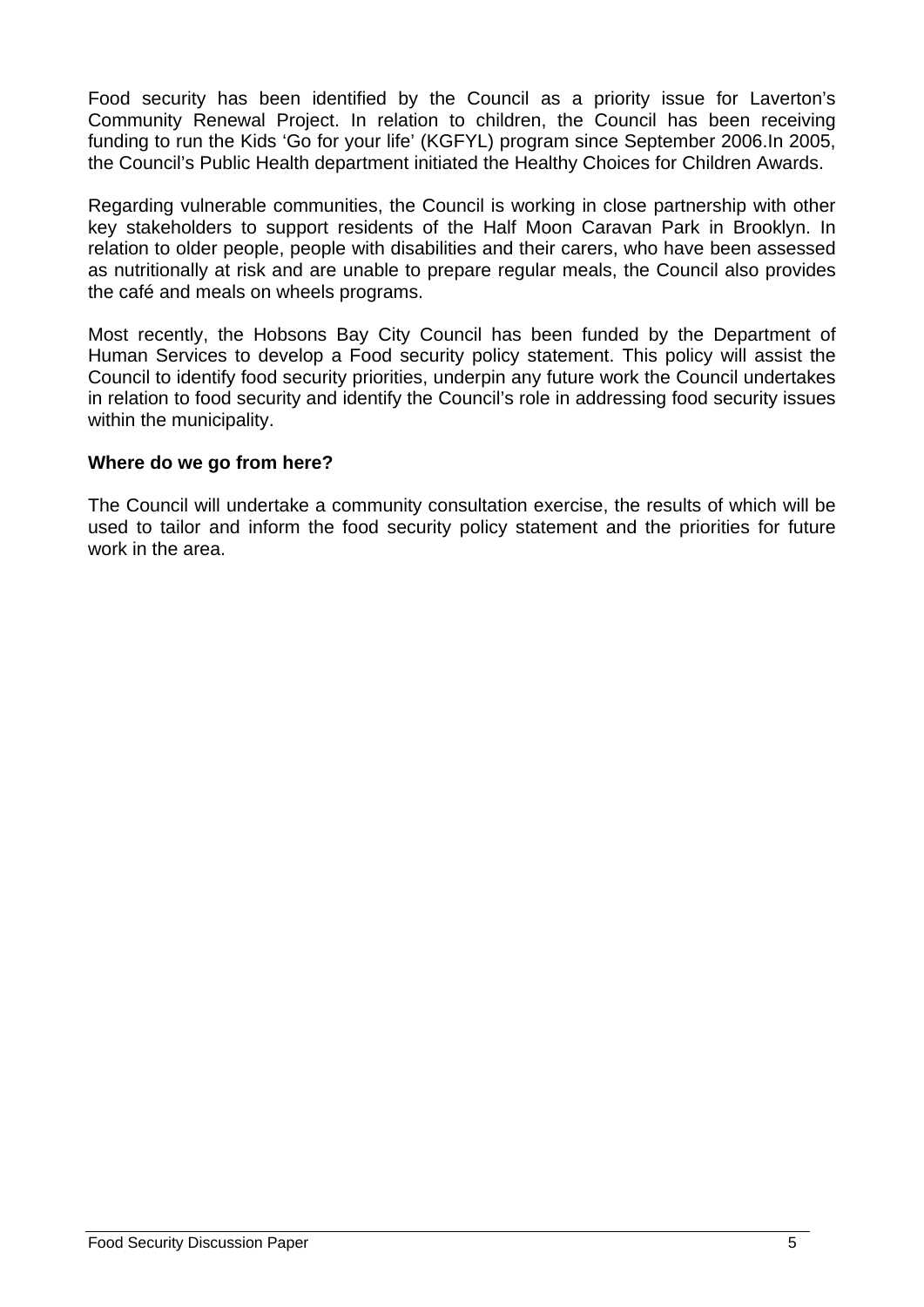### **Background**

It can be said that Australia is a food secure nation. However, within Australia, as is the case in other developed countries, there are sections of the population that experience hunger and/or have an inadequate diet due to poor food options (Rychetnik, et al, 2002).

As such the term food security can be defined as 'the state in which all persons obtain nutritionally adequate, culturally acceptable, safe foods regularly through non emergency sources' (VicHealth, 2005).

According to the 2006 Census data, Hobsons Bay is ranked 9th most disadvantaged local government area in the Socio-Economic Indices for Areas (SEIFA) index of disadvantage. In relation to neighbourhood areas within the municipality, Laverton is the most disadvantaged followed by Brooklyn and Altona North. Their SEIFA index of disadvantage indicates that these areas are more disadvantaged than Hobsons Bay as a whole (Australian Bureau of Statistics, 2006).

SEIFA indices are based on factors such as low income, low educational attainment, high unemployment, jobs in relatively unskilled occupations and such variables that reflect disadvantage. The Australian average is set at a figure of 1,000. Low scores on the Index occur when an area has many low income families and people with little training and in unskilled occupations. High scores occur when an area has few families on low incomes and few people with limited training and in unskilled occupations.

In light of this, over the last few years ISIS Primary Care has highlighted food security as an important issue. Work has been undertaken by ISIS to map indicators of food supply and access to food in disadvantaged areas as compared to more affluent pockets of Hobsons Bay. This confirmed that there are certain communities within Hobsons Bay who are at risk of experiencing a lack of food security, not only for economic reasons, but also due to poor access to food due to the physical location and spatial access of food outlets.

Hobsons Bay City Council has also identified food and nutrition as an important issue within the current Health and Wellbeing Plan and the Municipal Early Years Plan. In particular, the Health and Wellbeing Plan identifies 'safe and nutritious food' as one of the six priorities areas of focus over the next 4 years. In order to progress this work, in the first half of 2008, a series of forums were held which aimed to develop a common understanding and language within the Council about food security issues, as well as to identify current work being undertaken and possible future directions.

The forums identified the Council objectives in influencing and addressing food security issues across the municipality which included:

- **Improving Governance and Leadership** by creating value adding work through community consultation to examine how food security issues can be included within new Council policies.
- **Building Capacity Within Council** by encouraging discussion around food security as well as information sharing to increase awareness and understanding of food related issues
- **Conducting Research and Community Profiling** to gauge what policies currently govern food security and to map out what current service/assets are available to local residents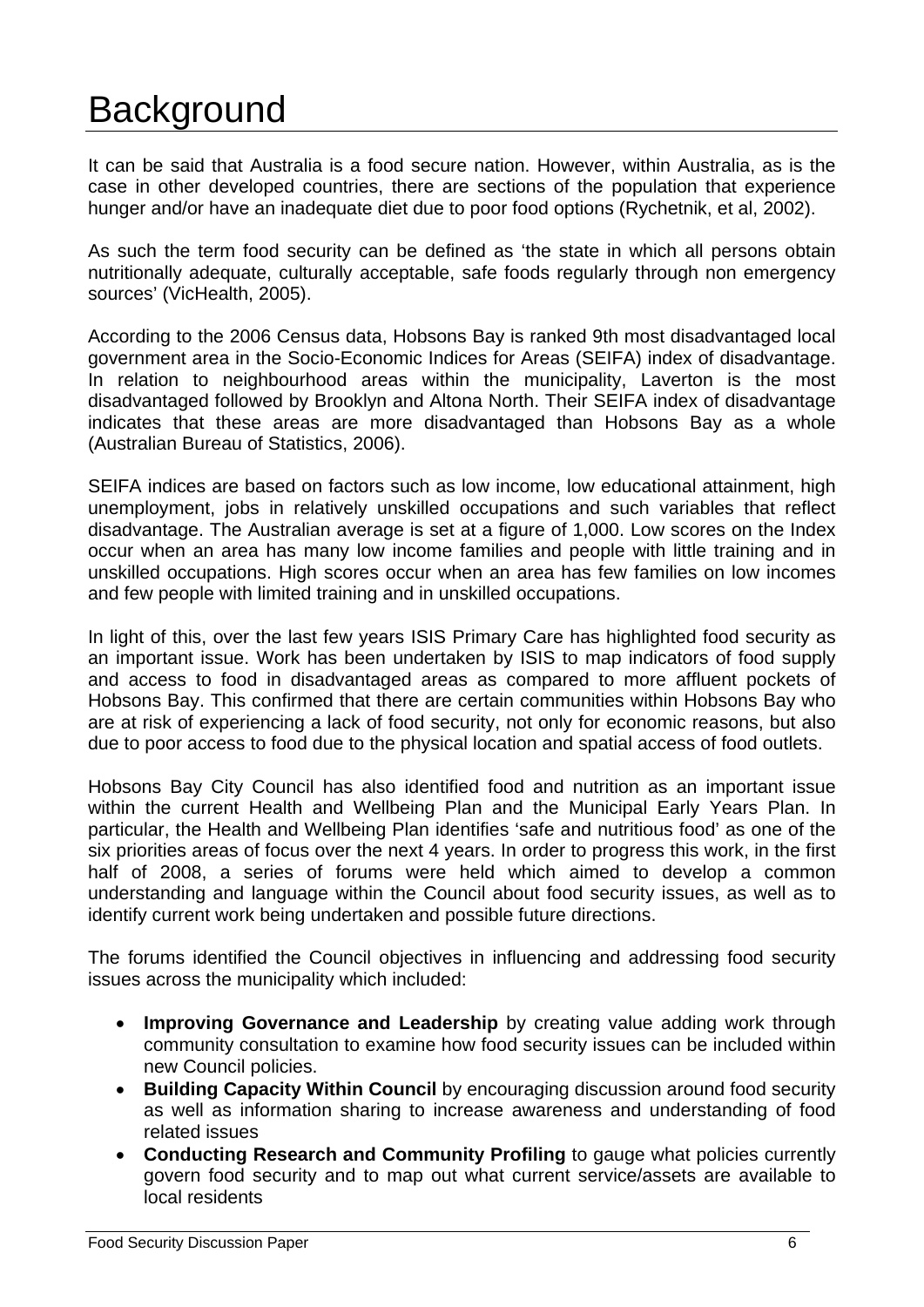- **Identifying Services and Infrastructure Available within the Community** to fill the gaps in the current service provision. This might take the form of facilitating access to resources and creating community groups such as cooking groups which would give the community additional assets for addressing food insecurity
- **Ethically Framed Advocacy** by creating a set of benchmarks for food security research to measure the level of success of community programs. Additionally working within the community and the Council to ensure that food security is given voice in discussions
- **Facilitation and Influence** through community assets to support food security initiatives such as community kitchens and gardens. Establishing connections with local industry to provide improved fresh food access when resources are stretched thin.

The need for the Council to develop a Hobsons Bay Food Security Policy within a Human Rights framework to inform future food security actions was also identified through the forums

In light of the above, this discussion paper provides a brief review of food security approaches and policy so as to provide the context and background information to support the development of the Hobsons Bay City Council's food security policy statement.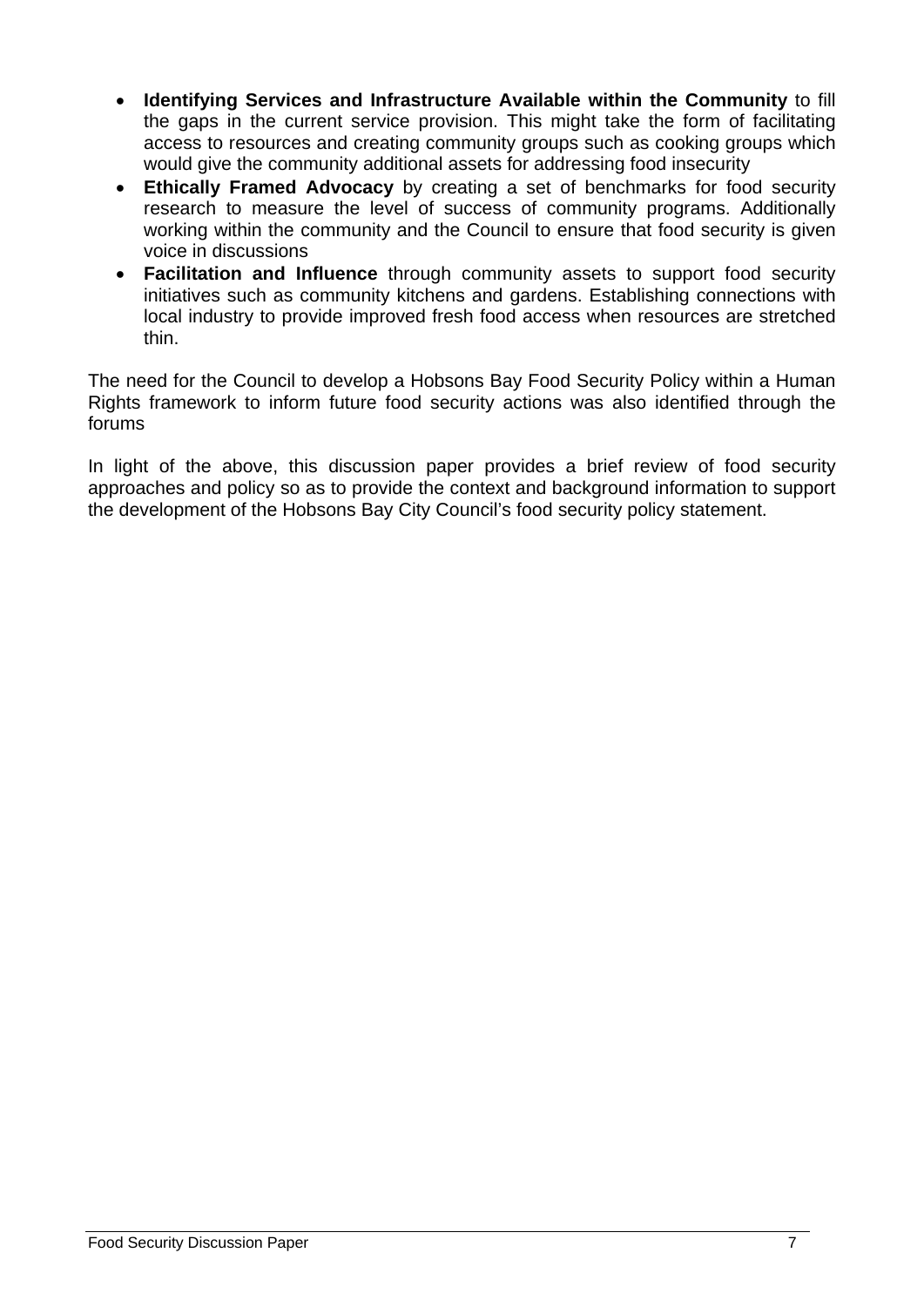## What Is Food Security?

#### **What does Food Security mean?**

Food security is defined by VicHealth as 'the state in which all persons obtain nutritionally adequate, culturally acceptable, safe foods regularly through non emergency sources'. Food security refers to the ability of individuals, households and communities to acquire appropriate and nutritious food on a regular and reliable basis, and using socially acceptable means. Food security is determined by the food supply in a community and whether people have adequate resources and skills to acquire and use that food (Rychetnik, et al, 2002).

In article 25 of the UN Universal Declaration of Human Rights there exists a right to food, 'Everyone has the right to a standard of living adequate for the health and well-being of himself and of his family, including food…' To this end people should have access to food since it is their right.

However, the types of food one might have access to are not necessarily the ones that will help a person to live a healthy productive life. According to Gerrad et al (2004) poor nutrition accounts for up to 10 percent of the total burden of disease in Australia due to obesity, inadequate consumption of fruits and vegetables and high blood cholesterol. For example, an individual may not live close enough to a fresh food outlet so as to make it feasible to shop there. Instead, there may be a high number of fast food and take-away establishments. Under this circumstance, it is easier to eat at a fast food establishment.

Consequently, this comes with a high personal and social cost over time in relation to public health. According to Rychetnik, et al, 2002, poor nutrition due to insufficient, low quality or unreliable food intake leads to ill health. Rychetnik, also states that poor nutrition contributes to inequalities in health because inadequate or poor quality food intake is commonly experienced by people from low socioeconomic backgrounds and those living in other forms of individual or environmental disadvantage.

#### **Who is affected by a lack of Food Security?**

According to Australian Bureau of Statistics (ABS) reports in 2002, almost 60,000 low income Australian families had gone without meals in the previous 12 months. The most recent National Nutrition Survey (1995) revealed that 5% of Victorian respondents have run out of food and had no money to buy more at some time in the previous 12 months.

Food security was also measured in the 2006 Community Indicators Victoria Survey where results indicated that a quarter of a million adults in Victoria had experienced food insecurity (Brown, 2007).

According to 2006 Community Indicators Victoria (CIV) data, 7.7% of the adult population living in Hobsons Bay had experienced food insecurity, compared to 6.3% in the Northern & Western Metro Region and the Victorian State average of 6.0%. Food insecurity in this instance was defined as running out of food at some point and not being able to afford to buy more, within the last 12 months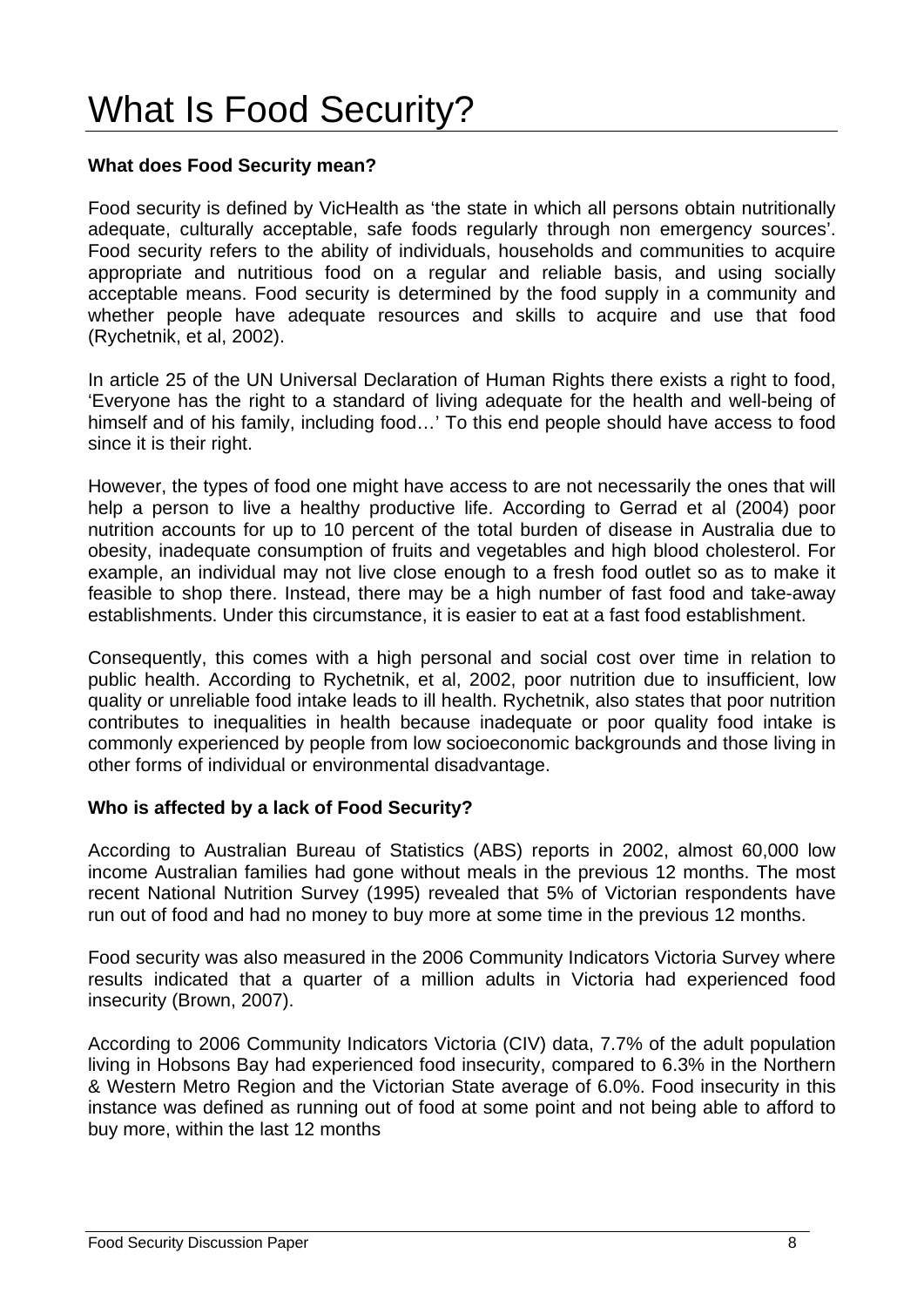In line with the report produced by ISIS Primary Care entitled: First Steps to improving Food Security in Hobsons Bay, groups in Australia that are particularly likely to be food insecure include:

- low income families
- the unemployed
- people with a disability
- people from CALD and Indigenous backgrounds
- elderly people
- people affected by substance/alcohol abuse
- people with chronic health conditions
- homeless people.

#### **Why do people experience a lack of Food Security?**

Food Security has many determinants as shown by the illustration below:



Rychetnik, Webb, Story & Katz (2002) *Food Security Options Paper,* NSW Centre for Public Health Nutrition. (Adapted from a model by McComb, Webb& Marks, 2000)

People experience a lack of food security when the food supply and / or access to food is inadequate. Populations experience a lack of food security due to:

• **Inadequate location and/or low availability of food outlets** – Physical barriers such as people with limited mobility of limited choices food outlets located nearby that have a limited stock of fresh food items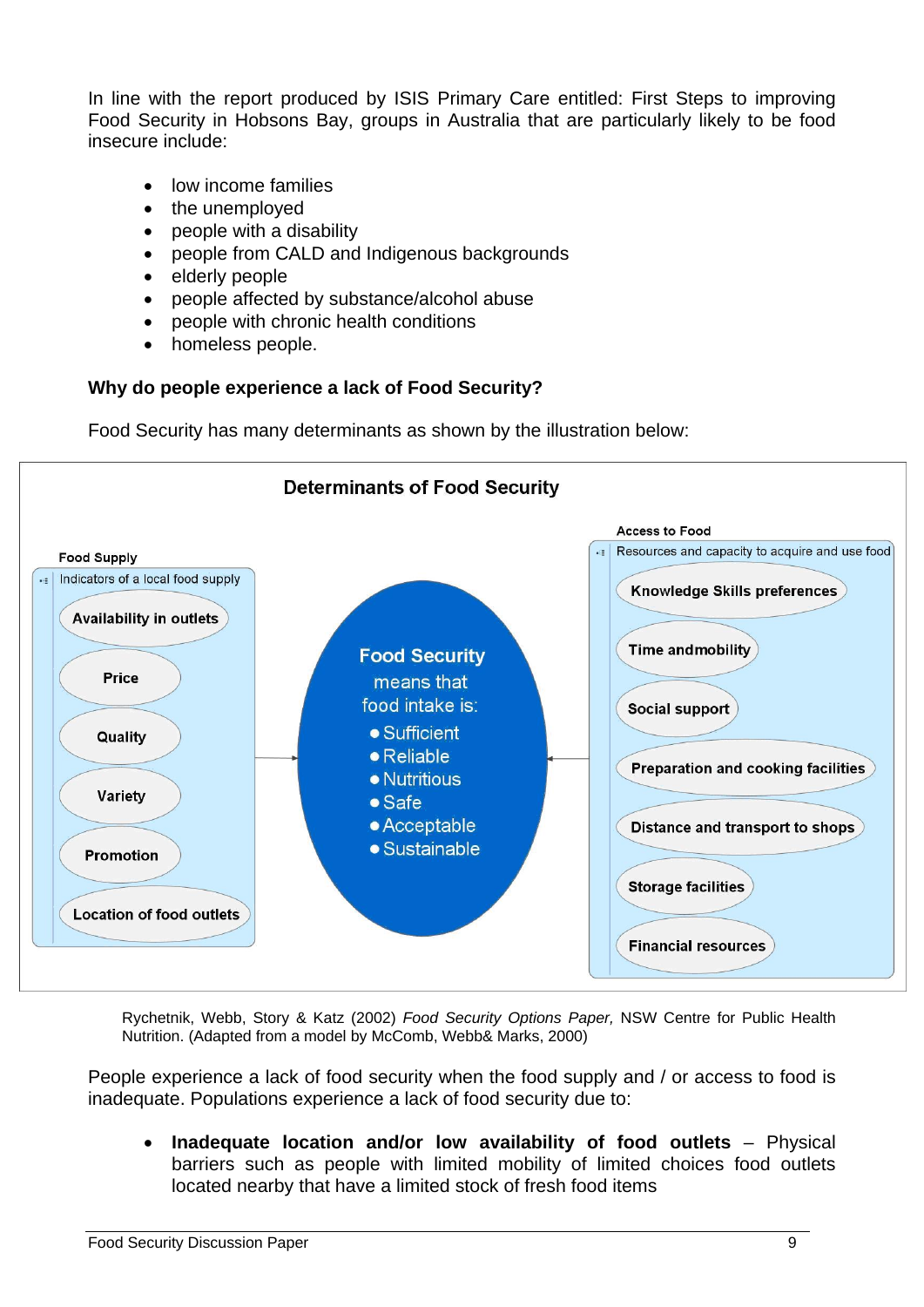- **High food prices** With the current economic situation many people that are on low or moderate incomes are spending a larger proportion of their pay check on food. Individuals reliant upon government benefits have fixed incomes and are especially vulnerable
- **Lack of a variety of food** Some food stores lack in the diversity in the items available due to either demand being low or the cost to transport some items being prohibitive
- **Promotion of unhealthy foods leads to bad consumer choices** Advertising is a multi-million dollar industry much of which is spent selling unhealthy (and cheap to produce) foods to children. Some successful companies are recognisable by their logo alone prompting people to buy their product regardless of the nutritional content
- **Difficulties in storing food** While food may be accessible, some households may have limited ability to store more than a few days worth of food, which requires making frequent trips to obtain food
- **Diminished capacity to make healthy food choices** Some people require social support to make healthy choices about food which may not be available
- **Lack of knowledge about preparing nutritious food** Some people know how to cook. However, many don't know or have lost that knowledge. This is partially caused by a separation from food in a sense that most food we now eat does not come from field to plate but instead passes through a warren of delivery systems until it reaches store shelves
- **Lack of time for preparing and shopping for quality food** Some people are too busy in their schedule to consume healthy food and are unable or unwilling to sacrifice time committed on other activities to prepare something more nutritious. Lack of exposure to alternative food choices may in turn cause poor food choices because of time constraints or other commitments.
- **Lack of social supports or extended family** There are many single people who are new to the area or who live alone, which may preclude them from engaging in an average level of social contact.

: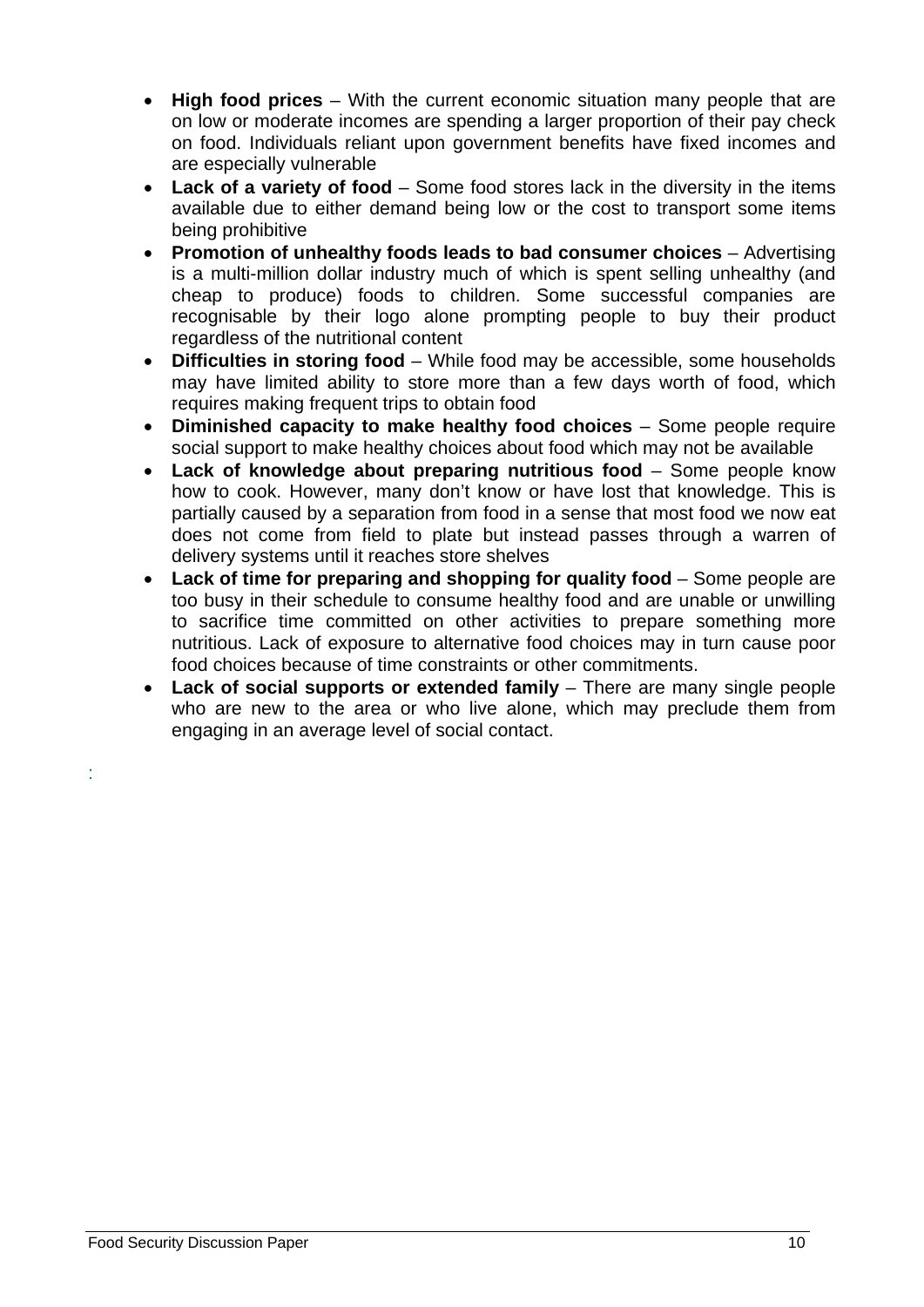### What Is Being Done Internationally?

Many of the images that come to mind when we hear the term food security are of developing countries which are far removed from where we live. While food security is a major problem in these countries we would be naïve to assume that any developed country is immune to similar situations. This is why in recent years more attention has been given to the rising costs of food worldwide.

In almost every country in the world, households are spending a larger portion of their income on food when compared to several years ago, creating an emerging problem which has potential for far reaching impacts.

Internationally, there are two main divisions of the UN which play a role in food security. These are the World Food Programme and the Food and Agriculture Organization.

In 1996, the Food and Agricultural Organisation of the UN convened the World Food Summit to encourage all sectors of civil society to join forces to ensure food security for the world's people. The participants of this summit developed the Rome Declaration on World Food Security and the World Food Summit Plan of Action (Rychetnik, et al, 2002).

A lack of food security among disadvantaged and low income groups has been empirically demonstrated in many developed countries. Studies in Canada and the US indicated that single parent households were more likely to experience a lack of food security. A lack of food security was identified from respondents acknowledging they did not have enough money to buy food, acknowledgment that they were not eating the quality or variety of food desired or they simply did not have enough to eat (Rychetnik, et al, 2002).

A recent example from the private sector where food security has been promoted is by the large British grocery chain Tesco and its recent venture in the United States market with a small format grocery store. Unlike most US retailers, some of Tesco's Fresh and Easy stores have been placed in underserved communities, where retailers have traditionally avoided. Over the long term this will help improve the health of the local population; however, the impact will be limited if market forces continue to drive the location of additional stores. This raises the question of public-private partnerships in tackling food security.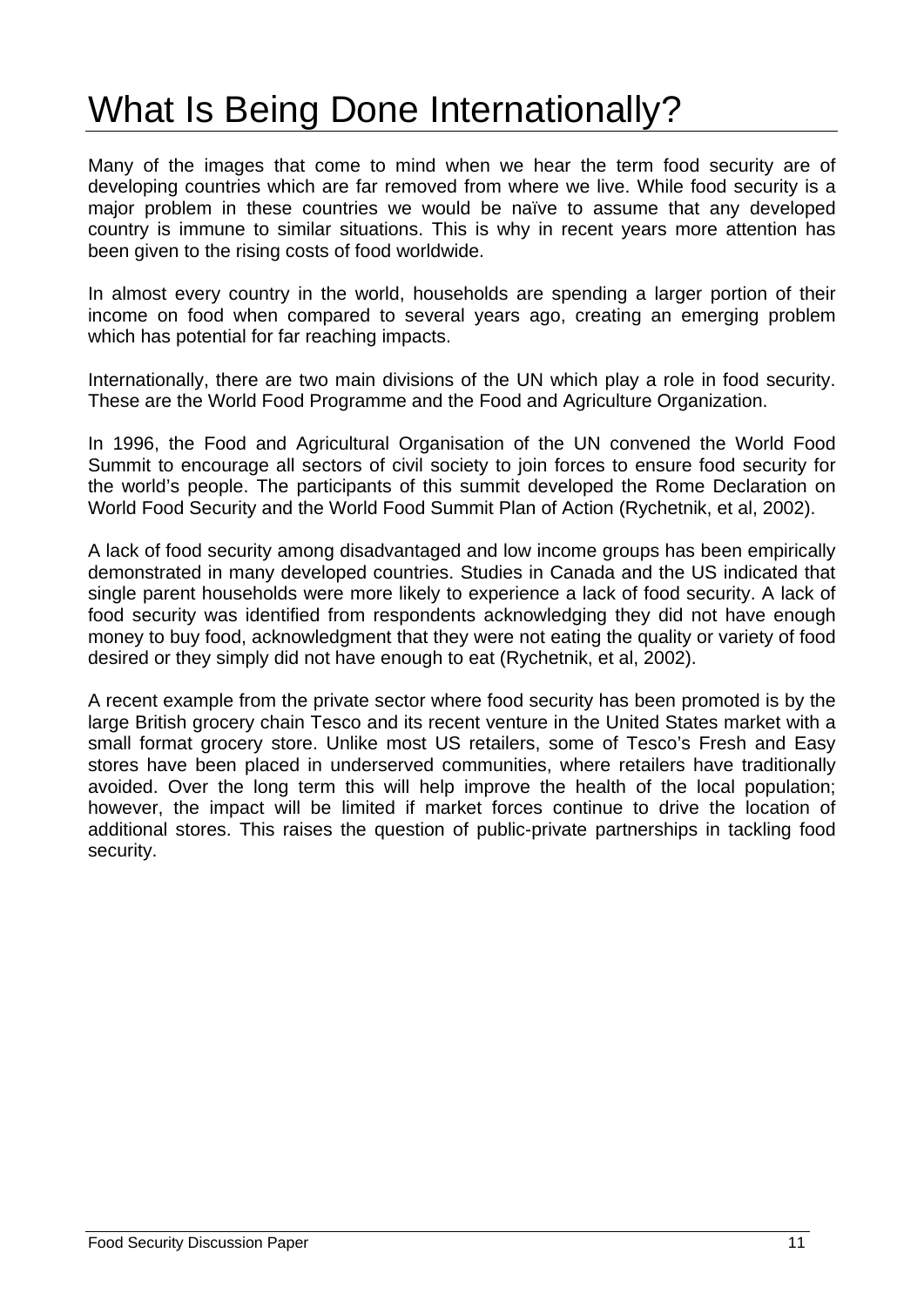## What Is Being Done In Australia?

#### **Federal Government and Nationwide**

In 1992 the Federal Government through, what was then Department of Health, Housing and Community Services released a Food and Nutrition Policy with the aim of increasing the availability of nutritious foods for economically disadvantaged people and to increase understanding of good nutrition. In 2001, the Eat Well Australia: The National Public Health Nutrition Strategy was endorsed to assure food security and emphasise the need to address the food supply as well as individual's capacity to acquire food (Rychetnik, et al, 2002).

In both South Australia and Queensland, healthy food basket surveys have been conducted to understand the food supply at a state and local level in greater detail. It should be noted that those in major metropolitan areas faired far better in both the amount of food available as well as the variety. In areas such as Southwest Queensland, staple items were in short supply and most of what was available on a regular basis consisted of dry packaged goods which were of poor nutritional value.

Additionally, studies conducted in New South Wales (Food Security Options Paper: NSW Health 2003) and Victoria (Sustainable and Secure Food Systems for Victoria: Victorian Eco Innovation Lab 2008) have also contributed to the discussion in developing regional food security approaches.

The Australian Red Cross, while mostly known for its disaster relief efforts, also runs a nationwide school meal program for those students who might otherwise skip a meal during the day. Due to the stigma often associated with hunger amongst younger people, the program feeds everyone who participates regardless of their socio-economic status.

Examples of implemented food security policies here and in Canada have provided valuable insight into the scope of what can/can not be achieved through policy development.

#### **State Government and within Victoria**

The Sustainable and Secure Food Systems for Victoria paper describes that there are significant and urgent challenges to the security and sustainability of the food system. It also identifies that the food system faces several challenges in becoming more sustainable in the future. The primary challenge being the need to reduce energy consumption while maintaining an increasing food supply as the population grows. This is a difficult task in light of climate change and increasing scarcity of inputs required for the production of food (particularly water).

There are several food security related pilot projects currently underway in the Melbourne metropolitan area. The most notable of which is being funded by VicHealth, called the Food For All program. This program has awarded funding to local and rural Councils to study food security and healthy eating. The Food For All program helped to identify groups at risk of experiencing a lack of food security, and to identify potential solutions to alleviating food security issues.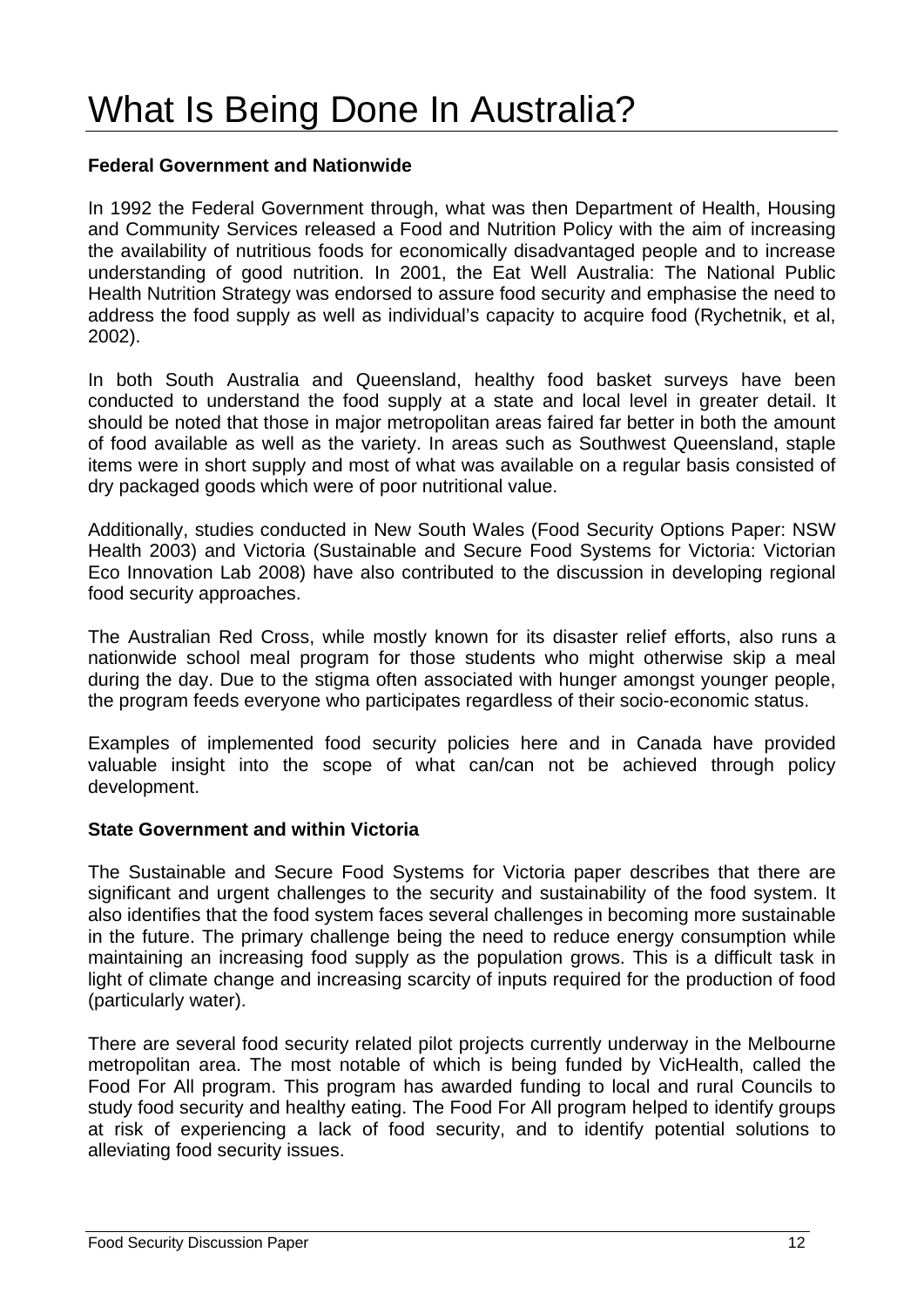Other organisations undertaking work to promote Food Security in Victoria include CERES and Fare Share (formerly One Umbrella).

One Umbrella takes what would otherwise be considered surplus food such as that left over from large social functions and makes new meals which are then given out to those in need. One Umbrella is especially notable due to it being the sole food 'rescue' organisation in Melbourne, which operates on a large scale. They work closely with local food banks and continue to provide an ever increasing number of meals to those in need within the region.

CERES is a Brunswick based not-for-profit organisation that works with local communities on a variety of projects which promote sustainability and community self-reliance. These projects include methods for households and individuals to reduce food miles (the total distance which food travels between where it is grown and where it is consumed) and ways to cut back on energy consumption. They also educate communities on how to grow and maintain urban crops and are partnered with many state/local agencies to take advantage of a large body of knowledge in this particular field. Reducing food miles decreases energy consumption which over the long term helps the region to become more sustainable. Another advantage of reducing food miles is the freshness of food, as a result of the shortened time required to go from paddock to plate.

The Victorian Government has produced several resources for promoting healthy eating and planning for healthier communities including the Go for Your Life campaign which seeks to promote healthy eating and increased physical activity amongst all sections of Victoria's population. One aspect of this program called 'Kids – Go for Your Life' is focussed on children and healthy eating.

The Victorian Government has taken an on the ground approach to promoting a healthy environment through education, with the aim of making a positive impact on the choices individuals make in their daily lives. While it is still too early to measure how effective this campaign has been, it serves as an encouraging example of what can be tried to encourage healthy eating.

Most recently, the Department of Human Services has provided funding to three local Councils (Banyule, Darebin, and Hobsons Bay) to gauge how food security and access can be improved through policy. The goal of the project is to produce policy based measures which will assist local Councils in providing better services to parts of their communities who would normally be at a disadvantage due to a lack of food security.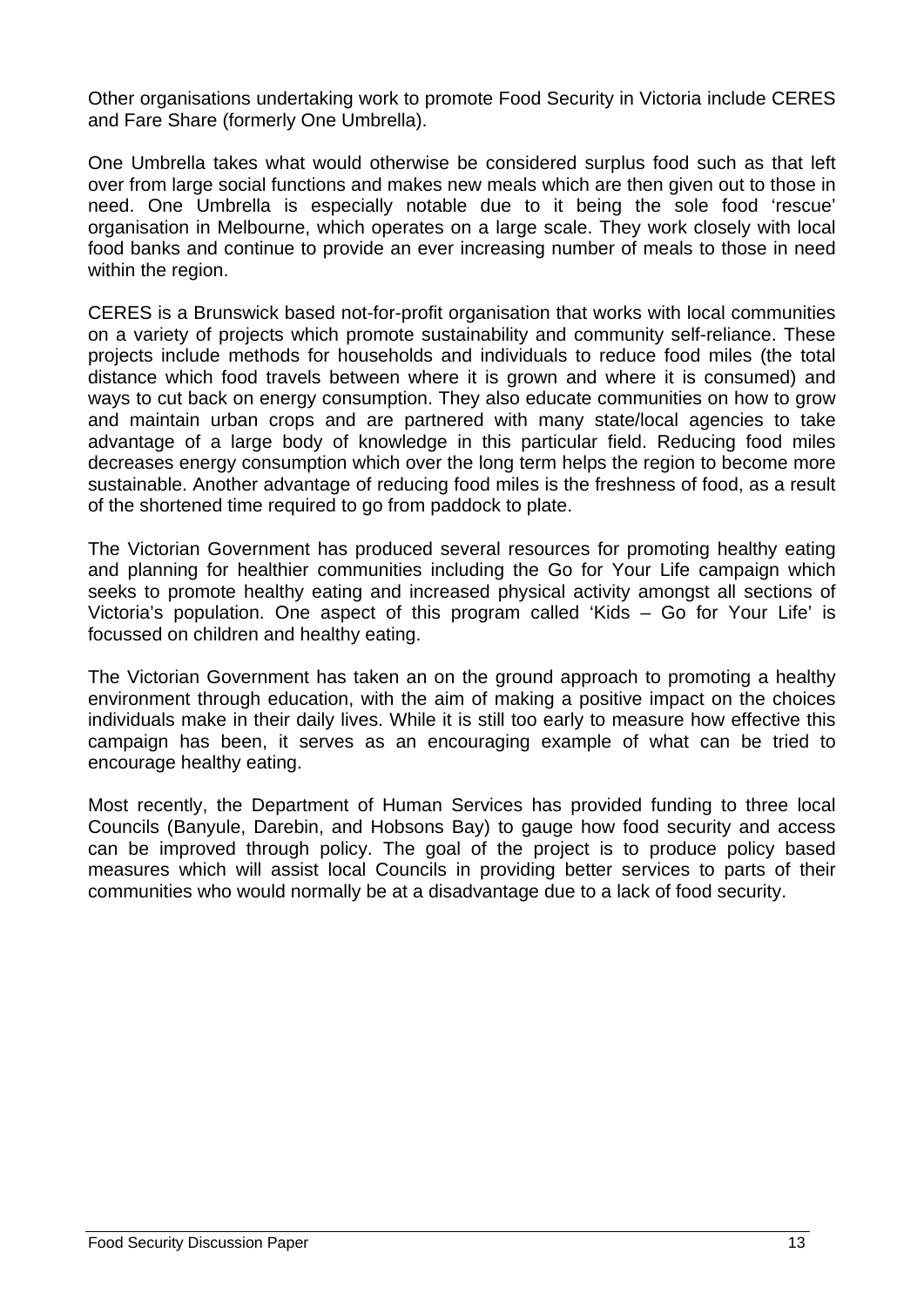#### **What Are Local Organisations Doing?**

There are a number of initiatives currently being undertaken regionally and within the municipality which are proving effective in addressing food security issues.

The City of Maribyrnong has been addressing food security for many years and in 2002 adopted a Food Security policy. As a product of working with VicHealth and Deakin University, Maribyrnong City Council created a food desert mapping project in order to spatially identify where access to food was poor. The food desert map is an invaluable tool as it helps planners and community organisations see where they can improve their services. This mapping exercise also demonstrates the use of spatial data as a means of conveying the scale or a problem, which may otherwise be deemed unimportant or negligible.

Some work has been conducted in the area around community gardens. Community gardens serve as a good method of getting a large portion of the local population involved with food including providing access to fresh produce. In 2006 a community garden was established in the Laverton area. The garden is quite active and is operated by the local community. Additionally ISIS Primary Care has been working with Floyd Lodge high rise, in Williamstown to develop a community garden for its residents (Brown, 2007).

Two primary schools in Hobsons Bay, Altona Meadows and Altona Green Primary Schools have also established gardens with funding provided by the Stephanie Alexander Kitchen Garden Foundation. The foundation seeks to promote healthy food through the participation of school aged children in the growing, preparation and consumption of food. This gives the participants a greater appreciation for where food comes from and what it takes to prepare it.

Another local project which focuses on the preparation of food are cooking classes held in community kitchens in Laverton Community Center. It is offered to local residents to teach them how to prepare healthy food. This skills training gives them the ability to improve their own quality of life.

The regional food kitchen is being built in Williamstown which will prepare meals for aged and low income individuals in fourteen municipalities across the North and West of the metropolitan region.

#### **What is Hobsons Bay City Council Doing?**

A number of initiatives are currently being undertaken by the Hobsons Bay City Council to address food security issues, in particular through the Health and Wellbeing Plan.

The Council has identified food security as a priority issue for Laverton's Community Renewal Project. Laverton Community Renewal has been active in improving food security outcomes by working with local initiatives to provide healthier food options. As a result of funding from Vic Health, DHS – Northwest Region and support from local business a community garden was started which has been operating steadily for several years. In addition, a proposal is currently being submitted by the Laverton Community Renewal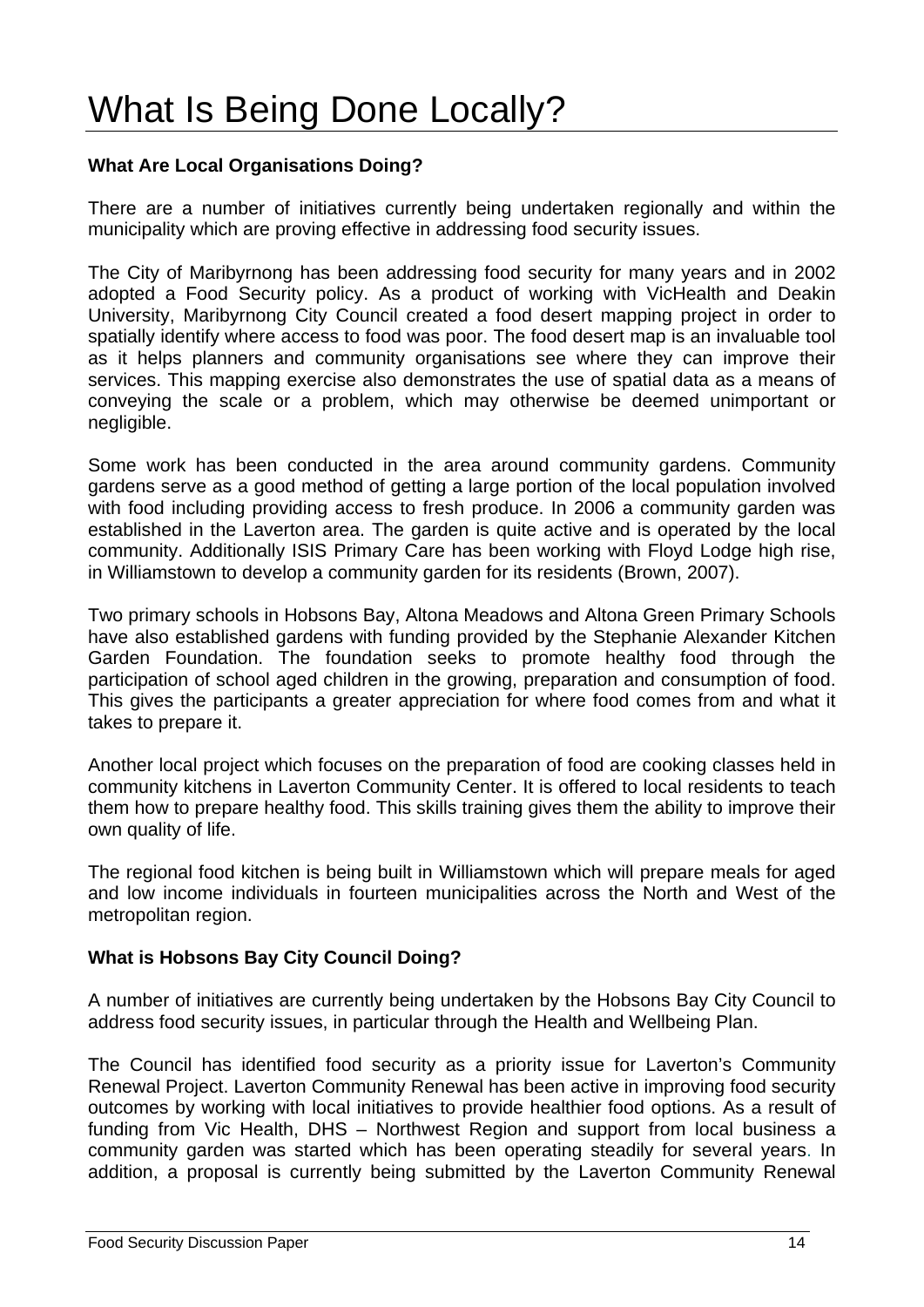team for the funding of a position which will liaise with the traders and the community to improve healthier food access.

In 2005 the Council's Public Health department initiated the Healthy Choices for Children Awards. These were initiated to promote healthier menu options in local cafes and restaurants. The program has achieved some success, however uptake has been slow, possibly due to perceived difficulties in the business community about providing healthy food on their menus (ie financial viability). The Public Health Department continues to review and improve the program.

In relation to children, the Council has been receiving funding to run the Kids 'Go for your life' (KGFYL) program since September 2006. KGFYL aims to establish healthy habits at an early age so the principles of good health are taken through childhood, and into adulthood. One of the key objectives of KGFYL is to influence local policy and to create community environments that are supportive of healthy eating and physical activity for children and their families. In research undertaken as part of the KGFYL Program, food security emerged as an important issue.

Regarding vulnerable communities, the Council is working in close partnership with other key stakeholders to support residents of the Half Moon Caravan Park in Brooklyn. This Council and community initiative aims to provide services in the form of educational programs to improve community solidarity around issues by which they are affected such as food security and health awareness. A weekly soup kitchen is offered to residents as well as access to the café meals program funded through DHS.

In relation to older people, people with disabilities and their carers, who have been assessed as nutritionally at risk and are unable to prepare regular meals, the Council provides the café and meals on wheels programs.

The café meals program is in place to ensure eligible people have access to affordable meals within a social setting. There are a number of cafes where persons who are frail aged or have a disability can go for a meal. The Meals on Wheels program facilitates access to healthy food options for those who would otherwise have difficulty in getting healthy meals due to their limited mobility. Individuals can choose a three course meal from the menu and the meals are delivered daily by a volunteer.

Most recently, the Hobsons Bay City Council has been funded by the Department of Human Services to develop a food security policy statement. This policy will:

- Assist the Council in identifying its food security priorities
- Underpin any future work the Council undertakes in relation to food security
- Identify the Council's role and responsibilities in addressing food security issues within the municipality.

#### **Where do we go from here?**

In order to develop this food security policy statement the Council will undertake a community consultation exercise, the results of which will be used to tailor and inform the food security policy statement and the priorities for future work in the area.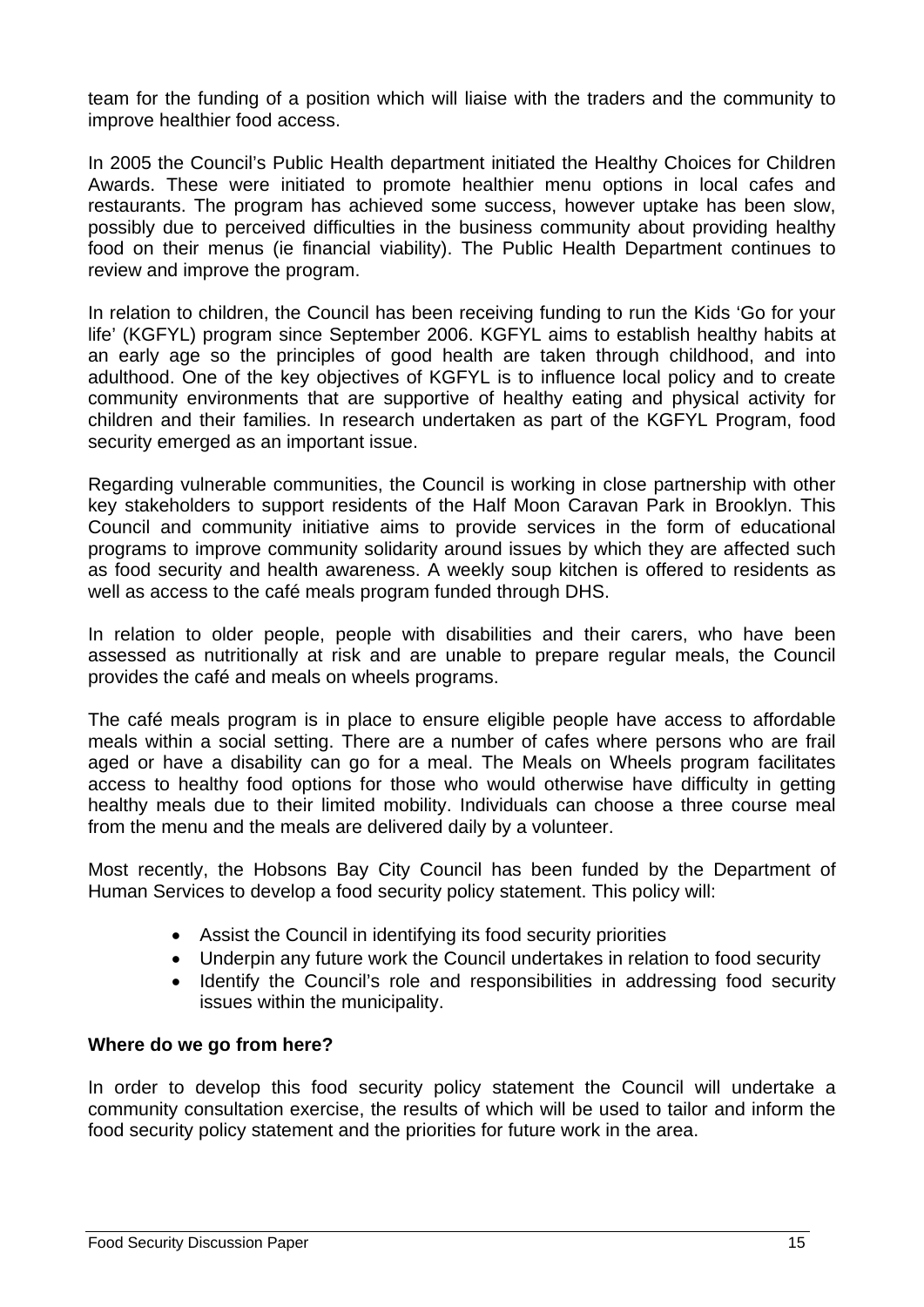Undertaking a community consultation will also assist the Council to put a human face on the food security issue. Consultation will include both survey and focus group exercises, open to a variety of stakeholders, including residents, service providers and Council staff.

Following the development of the food security policy statement, recommendations will be developed in relation to the types of actions required to ensure a continued commitment to improving food access as well as improving the health of the community.